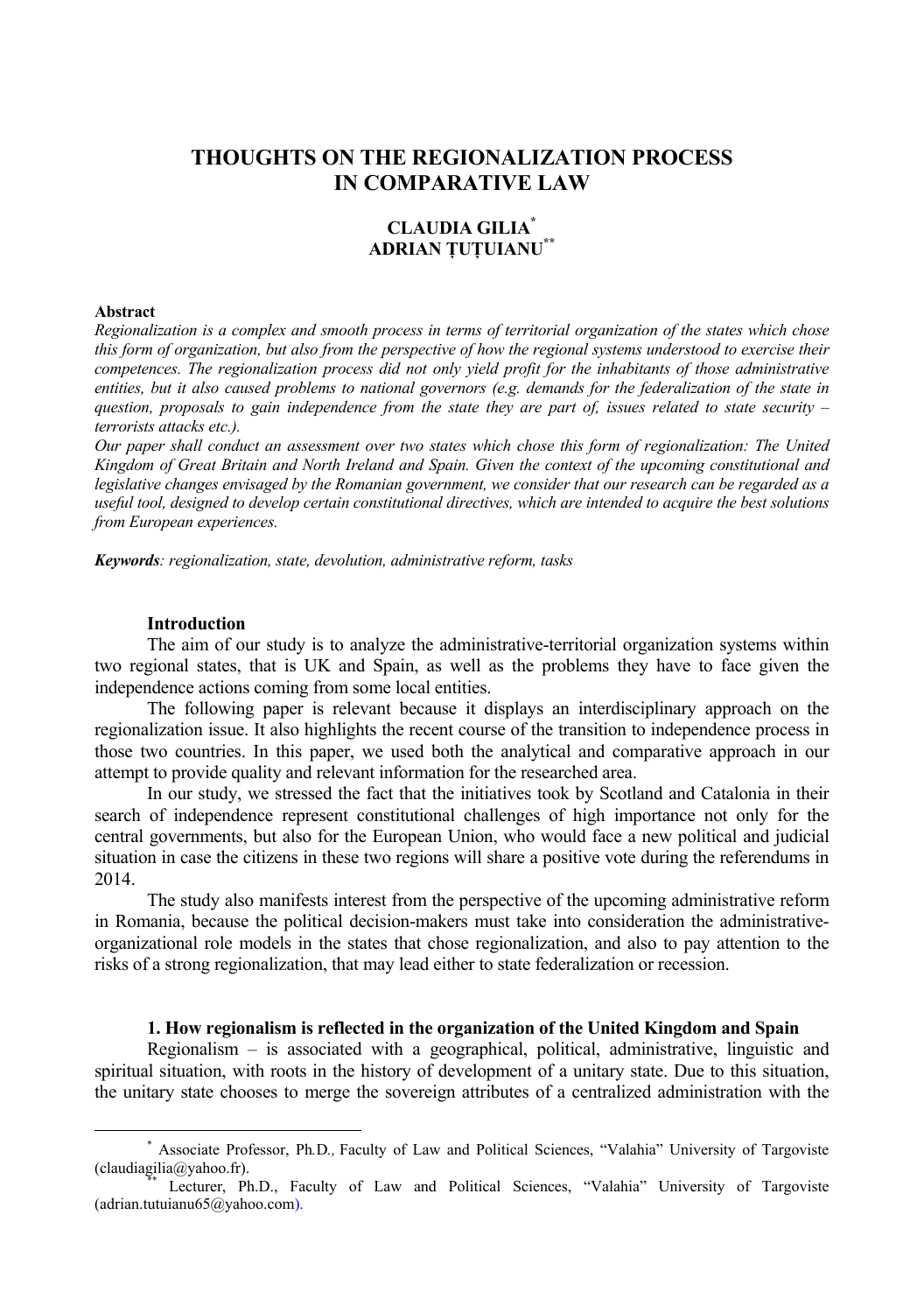assignment of a large autonomy over some regional collectivities<sup>1</sup>. A type of regionalism is political regionalism. Regionalism becomes political when the competences of a region transcend those of an average administrative district with local autonomy. A territorial-administrative area provided with political regionalism holds the prerogative of self-government within a preset constitutional frame.

Concerning the local administration in the United Kingdom, its modern structure dates back to the  $19<sup>th</sup>$  century, and to a large extent is the result of the new conditions triggered by the industrial and agricultural revolutions. The United Kingdom is a unitary regional state that acknowledges the existence of four regional nations across its territory: England, Scotland, Wales and Northern Ireland. All these nations have their own decentralized institutions and dispose of important political and administrative tools. Despite its name, the United Kingdom of Great Britain and Northern Ireland have always cherished diversity.

Terms such as: "United Kingdom", "Great Britain" or "England" are often used as synonyms. But the term "United Kingdom" marks the whole territory of the Kingdom, while "Great Britain" stands for the island which integrates England, Wales and Scotland. England and Wales were politically united in 1536. In 1707, the Act of Union led to the creation of Great Britain. In 1801, there was the Union of Great Britain and Ireland under the official name of the United Kingdom of Great Britain and Ireland. In 1922, the Republic of Ireland becomes an independent state, thus leading to the United Kingdom of Great Britain and Northern Ireland<sup>2</sup>.

Up until May 1997, Great Britain didn't have a decentralized regional level. There was a state secretary in charge with the issues of Welsh, Scottish and Irish men. But soon as the labourist Tony Blair became the head of the Government, decentralization blossomed into a reeling process, at the same time with other major political events: the reform of the House of Lords, the suspension and restoration of the Northern Ireland Assembly, the agreement of the Treaty of Nice<sup>3</sup>.

Decentralization of authority means, on one hand, devolution of the state central authority at regional level by means of developing local parliaments and governments, endowed with real legislative and executive competences, thus the assignment of responsibilities won't be an easy task. On the other hand, decentralization of authority means administrative decentralization, in the truest sense of the word, by the reestablishment of the local councils and the election of mayors in each town and city, London included<sup>4</sup>.

Through *British devolution*, the state actually redefined its policy, administration, economy, while the authonomy of Welsh, Scottish and Irish people led to an unusual regionalization, but highly effective<sup>5</sup>.

One specific thing for the United Kingdom is the regulations concerning the local territorial collectivities which differ from one region to another. Other differences occur when talking about the territorial-administrative organization of these regions<sup>6</sup>.

In UK, the government system is *unitary*, meaning that sovereignty consists only of one central government. Being elected by the Parliament, the Central Government has a constitutional authority at the highest level, so the local government body rather acts like an agent of the central government. Local authorities are supposed to get involve only in activities up to their competences and they have to carry out only those tasks they are being charged with. Their authority is assigned through statutes or the General Act which is applied to all local authorities. Their competences can also be established by in-house acts, of local interest, that can be applied only to individuals or

 $\frac{1}{1}$ <sup>1</sup> Cristian Ionescu, *Tratat de drept constituțional contemporan*, Second edition, (Bucharest : C.H. Beck Publishing House, 2008), 138.

Frederique Roux, *La devolution en Grande Bretagne*, (Paris: Dalloz, 2009), 1. 3

<sup>&</sup>lt;sup>3</sup> Check the website: http://www.open.gov.uk., accessed March 11, 2013.

Ioan Alexandru, Claudia Gilia, Ivan Vasile Ivanoff, *Sisteme politico-administrative europene*, Second edition, (Bucharest: Hamangiu Publishing House, 2008), 453.

<sup>&</sup>lt;sup>5</sup> For further details, please check: http://www.open.gov.uk., accessed March 11, 2013.

<sup>&</sup>lt;sup>6</sup> Liviu Coman Kund, *Sisteme administrative europene*, (Sibiu: "Tribuna" Publishing House, 2003), 112.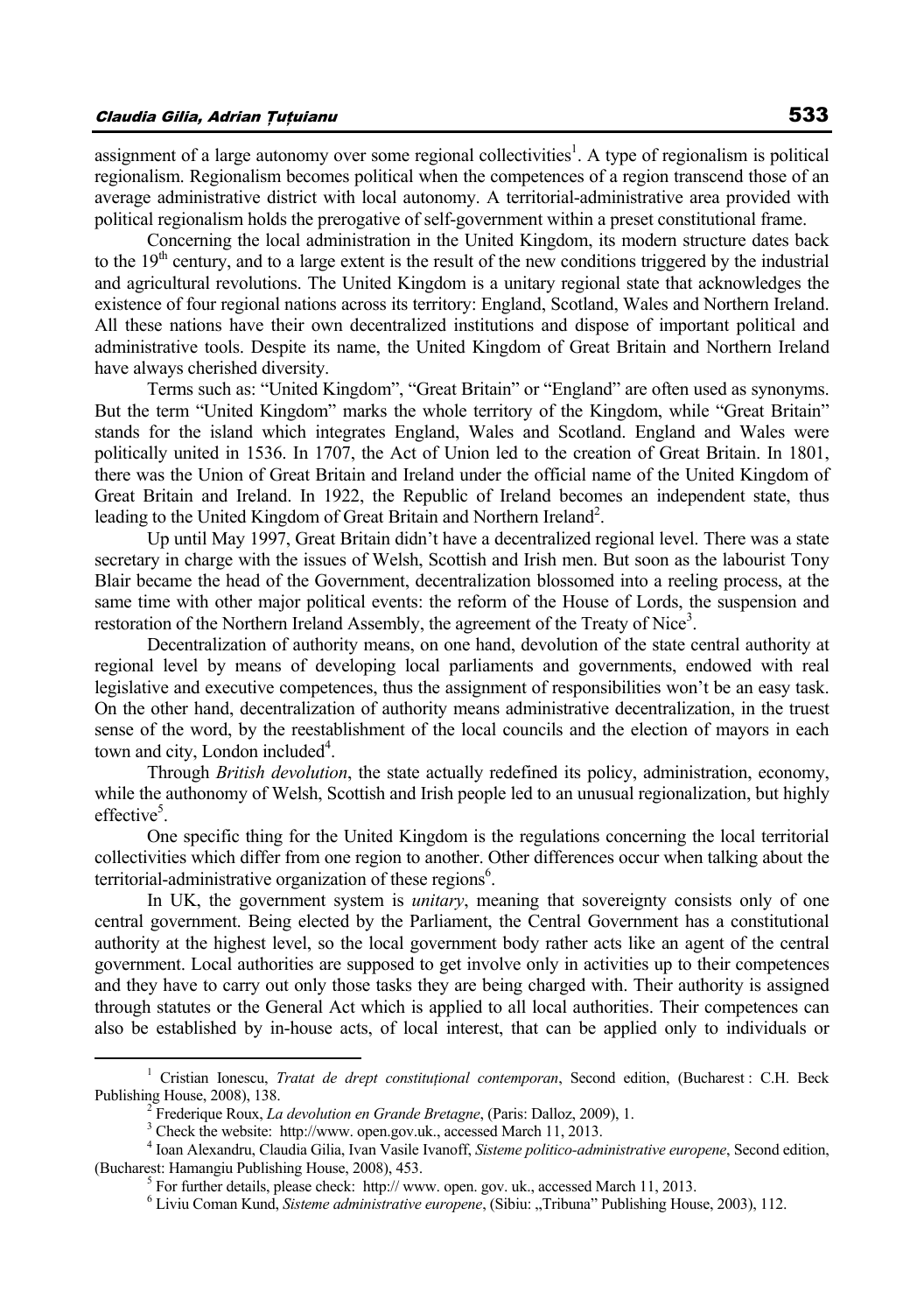groups of individual authorities. Local authorities mainly consist of councils elected over a three years term of office, of which one third is annually reelected. Local councils must get together at least four times a year, but the number of meetings is usually higher. Local authorities are free to close their own agreements concerning the management of local problems. The cost control is exercised by the whole council, but there is also a professional control, exercised by the Finance and Treasury Board. At the fiscal year-end, the account control is carried out by the District Auditor, appointed by the Central Government. British specialists in political sciences notice there is a low interest in local elections and notes that the structure of the local system of administration is outdated because there are a lot of small authorities which develop light connections with modern economic and social units<sup>7</sup>. The evolution of the British local public administration is a historical process because well-organized local collectivities came in sight before the emergence of the central system. This explains why local government in England blossomed, especially after World War II, although there have been signs of reform inside this sector ever since 1834.

In the United Kingdom of Great Britain and Northern Ireland, the reforms that had been done over the century led to a slight connection between the citizens and the local structures. These local structures are perceived rather as a cluster of public services than certain elements of local democracy<sup>8</sup>. Despite having lots of debates over the upgrading of local administration, there haven't been drafted yet new organizational forms at local level designed to replace the already existing ones<sup>9</sup>.

Devolution has been defined as *"an appointment of certain administrative responsibilities from central authority towards local authority, for the benefit of the elected representatives by the citizens of this province"*. Prime Minister Tony Blair considered the aim of the devolution process was to reinforce the state, not to undermine it. Devolution was a key element for the upgrading program of the constitutional system during the election campaign of the Labour Party led by Tony Blair. After winning the elections in September 1997, Tony Blair applied the program introduced during the campaign, holding referendums in Scotland and Wales. The laws regarding devolution have been voted by the Parliament in 1998 and the first elections for the Scottish and Welsh Parliament were held in 1999 for the first time. Devolution stood as a radical constitutional reform which led to a brand new form of government in the United Kingdom $10$ . We are talking about the national entities who acknowledged the right to take part in the process of exercising authority on a free basis. Devolution thus created new constitutional relationships between different parts of the United Kingdom, looking pretty much alike those between member states of a federation. Devolution triggered a new balance between central and local authority. The first feature of devolution was its distinctiveness adapted to each nation. According to Tony Blair, Scotland was a proud historical *nation* of the United Kingdom, while Wales was appointed as a *region*.

Devolutive process has its own history. Wales, Scotland and Ireland have been gradually reunited with England, so that these three countries gave up their local parliaments by means of conventions which yet granted a remarkable autonomy of civil societies. This explains to a large extent the characteristics of the present judicial and educational system in Scotland, diversity of religion in Ireland, or the survival of dialects in almost all regions. Up until 70's, Great Britain acted as a strongly centralized state, that hardly appointed an Office for Scotland and one for Wales. But due to riots in Northern Ireland, its autonomy has been completely removed and the country was governed from London. In the early 80's, some reforms were made, but the conservative

 <sup>7</sup> <sup>7</sup> Ioan Alexandru, Claudia Gilia, Ivan Vasile Ivanoff, *Sisteme*, 453.

<sup>&</sup>lt;sup>8</sup> Dana Apostol Tofan, *Instituții administrative europene*, (Bucharest: C.H. Beck Publishing House, 2006), 135. <sup>9</sup> Ioan Alexandru, Claudia Gilia, Ivan Vasile Ivanoff, *Sisteme*, 454.

<sup>&</sup>lt;sup>10</sup> Except the Irish experience between 1921 and 1972. The Southern part of Ireland, following the succession in 1922, became the independent state of Ireland and adopted in 1937 the name of Republic of Ireland. The United Kingdom officially acknowledged the status as an independent republic through the Ireland Act in 1949.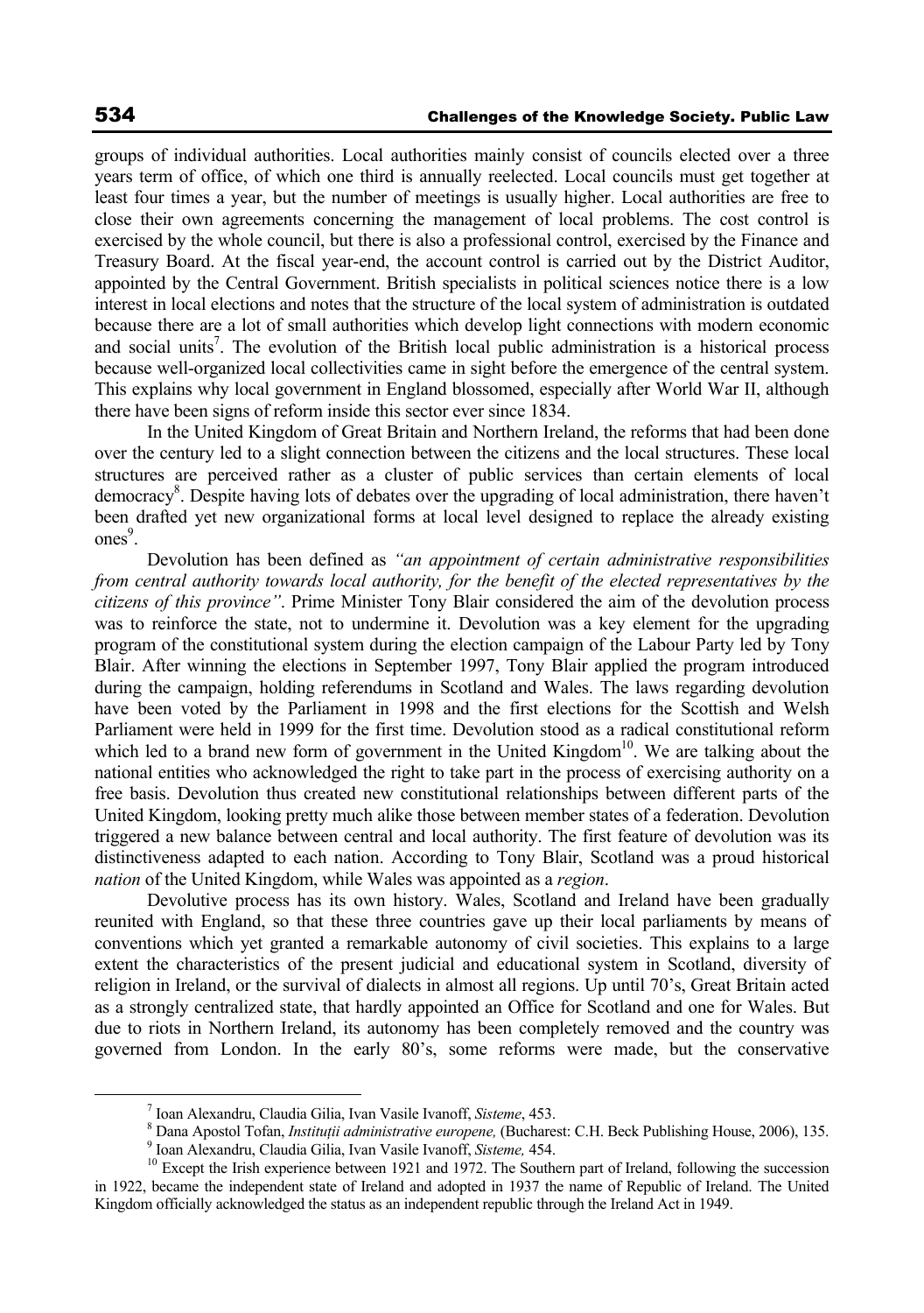governments at that time promised to appoint only a relative autonomy to historical regions of Great Britain. It was only back in late 90's when the first steps towards a genuine decentralization are taken, but in a different way in each province.

The legislative framework of devolution was regulated by the following documents:

- 1. Scotland Act 1998;
- 2. Government of Wales Act 1998;
- 3. Northern Ireland Act 1998.

The devolution system is different for each part of the United Kingdom of Great Britain and Northern Ireland. Devolutive process in Northern Ireland is linked with the peace process in this country, and the problems concerning this area triggered the suspension of the Northern Ireland Assembly on four occasions between 1999 and 2002.

In the framework legislation concerning devolution, the British Government clearly stated that the Scottish Parliament, the National Assembly of Wales and the Assembly of Northern Ireland are *subordinate to Westminster Parliament*. The parliaments of these parts of the Kingdom can only enact in the areas they were appointed to by the Parliament of Great Britain. This is the result of a basic principle that governs Great Britain for centuries: *the sovereignty of the Westminster Parliament*.

The Westminster Parliament extends exclusive competences in areas such as:

- constitutional issues;
- foreign policy, defense, the relationship of the United Kingdom with the European Union;
- macro-economic policy and taxes;
- overseas trading;
- labor legislation;
- social insurances;
- broadcasting etc.

When the Parliament issues norms for devolutive authorities, they have to take counsel with them beforehand.

Devolution is no longer just an institutional or organizational change. The new system appoints not only a mere decentralization process within a unitary state. Territorial entities have their own assemblies that hold deliberative authority, an executive body and they are enabled to adopt norms designed to govern people's businesses around those territories. The United Kingdom can be regarded as a *Union of Nations*, each one of them having its own identity and institutions<sup>11</sup>.

It has been stated in the doctrine that "the Westminster Parliament became a federal parliament" <sup>12</sup> in terms of its organization and structure. Along with the devolutive process, Westminster experienced the extinction of certain areas from its legislative competence. In Scotland, all the areas that made the subject of the Scottish minister's competence are subject of the Scottish Parliament's competence since 1998. In Wales, the primary legislative power hasn't been transferred yet, but the delegated powers exercised before by the state secretary have been transferred to the Welsh National Assembly. Thus the majority of primary legislation that used to govern Scotland and the secondary legislation that used to govern Wales were no longer the responsibility of the Westminster Parliament.

Scotland and Welsh have their own national bodies and legislative and executive ways for self-governance. Although these nations understand to distinguish themselves from the "English partner", they are still members of the British Union and continue to be an integral part of the central decision-making process. Consequently these new relationships that emerged following the process of devolution have to be rearranged inside the multinational Parliament / the Westminster Parliament thus becoming the guardian of the Union.

<sup>&</sup>lt;sup>11</sup> Frederique Roux, *La devolution*, 16.<br><sup>12</sup> Frederique Roux, *La devolution*, 124.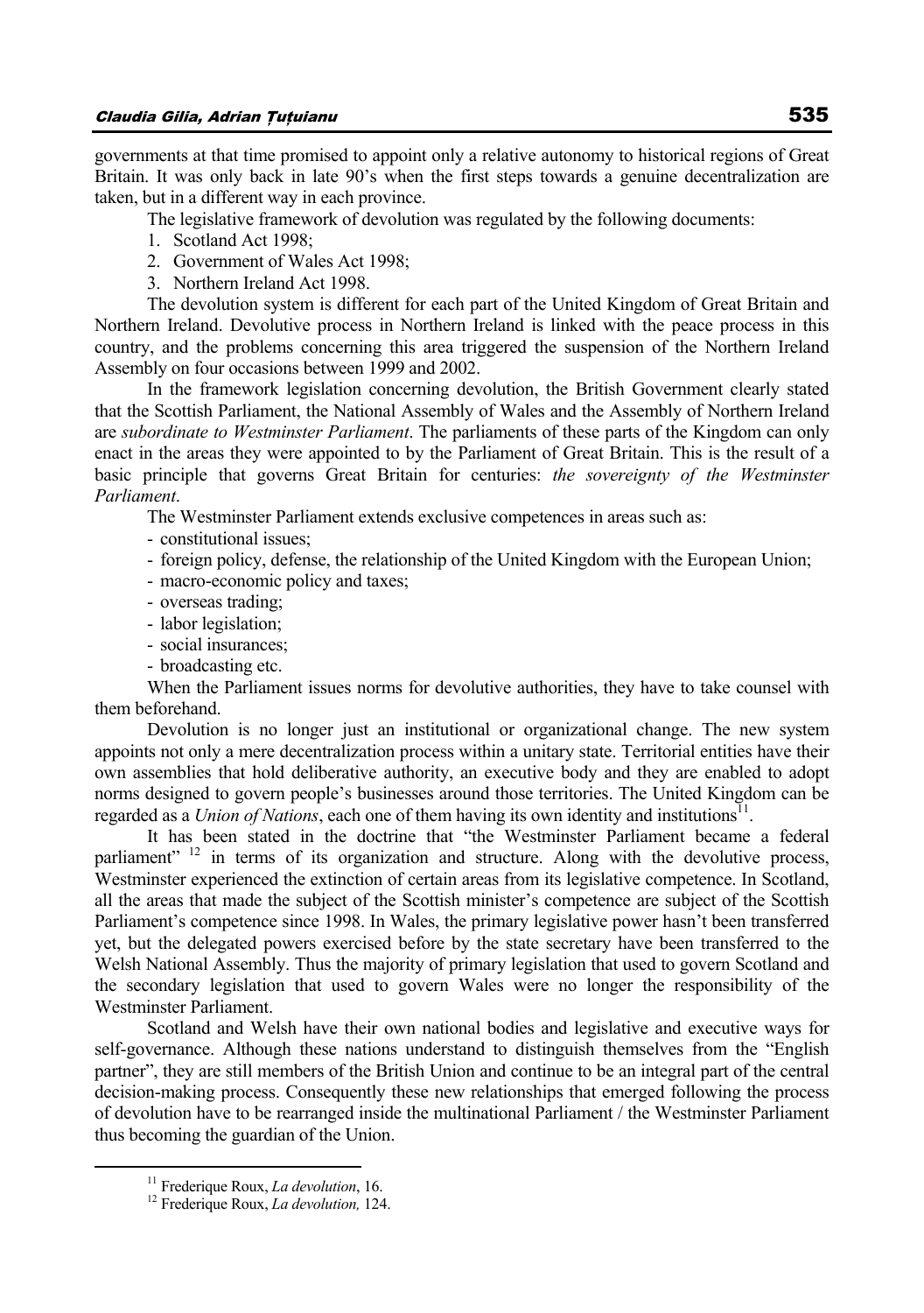As a guardian of the Constitution, the Westminster is the only one or at least the only legitimate one to represent the will of the Union of people or the Scottish, Welsh, Irish and English nation. In order to preserve this role, it has to turn into something else to become the Parliament of a Union that acknowledges territorial diversity of the United Kingdom and to take account of different territorial levels in the process of its reorganization.

Devolution involves redefining the powers of the British Parliament. By adopting the devolution laws in 1998 and the Welsh Act in 2006, the British Parliament has to revise its way of service in order to deal with the consequences that come out of this distribution of powers. From now on, its competences are limited and so is its influence on the Scottish legislation. From this point on, it has to enact in areas that belong to the British or English and/or Welsh resort.

The principle of absolute sovereignty, as it is provided by the laws concerning devolution, empowers the British Parliament to enact laws for Scotland and Wales as it think it proper. Thus the Parliament of Scotland and the National Assembly of Wales, from 2007 on, are able to enact laws in each area that is not intended for the British Parliament. The large diversity and quantity of areas intended for the British Parliament mirrors the power of the Westminster. Divided into two parts, the areas are classified on a tapering basis with respect to their importance. Thus:

Title I – *General reservations* – includes an image of the political responsibilities that are specific to a state. For instance: defense, foreign affairs, British Crown, the succession to the Throne and regency, the Parliament of the United Kingdom, the High Court of Justiciary etc.

Title II – *Specific reservations* – cover particular areas of transferred competences, listed under 11 "heads": economical, fiscal and budgetary policy, fiscal taxes, control over public expenditures in the United Kingdom, issues related to Bank of England, the energy field, transport, TV and broadcasting rules, the right to work, commercial right, trade, industry, the electoral system regarding the election of the House of Communes, the European parliament.

Although Scotland and Welsh have their own Parliaments, they are still represented by the houses of British Parliament.

On the last elections of  $6<sup>th</sup>$  of May 2010, the representation of nations in the United Kingdom was as follows:

| 650 members of the House of Communes <sup>15</sup> |          |       |                  |
|----------------------------------------------------|----------|-------|------------------|
| England                                            | Scotland | Wales | Northern Ireland |
| 522                                                | 59       | 40    | 18               |

Devolution process also led to new relationships between the executives in Scotland, Welsh and the Central Government. Ever since the transfer of competences took place, the ministerial departments were those that kept in touch the devaluated institutions and the Central Government, while their secretaries act as territorial counselor in the British Cabinet. The Scotland Ministers – Scotland Office<sup>14</sup> - and the Welsh – Walles Office<sup>15</sup> - have been created to manage the governmental positions. The state secretaries are agents of the Central Government, in charge with keeping a direct representation bond inside the Scottish and Welsh territories of the Central Government. The Welsh and Scottish secretaries have become guardians and observers of the devolution process.

The United Kingdom has to preserve a common political structure, a common pedestal on which different theories should be grounded on and to preserve a certain political cohesion.

<sup>&</sup>lt;sup>13</sup> Further details on: http://www.parliament.uk/mps-lords-and-offices/mps/, accessed March 13, 2013.<br><sup>14</sup> *Scotland Office* has 50 employees.<br><sup>15</sup> Wales Office consists of 48 members. Welsh ministers hold their office i charge with introducing the primary legislation for Wales before the Parliament. As it is known, primary legislation is developed by the Westminster Parliament, and Wales Office is in charge with providing a bond between the British Department, on one hand, and the Welsh National Assembly, on the other hand.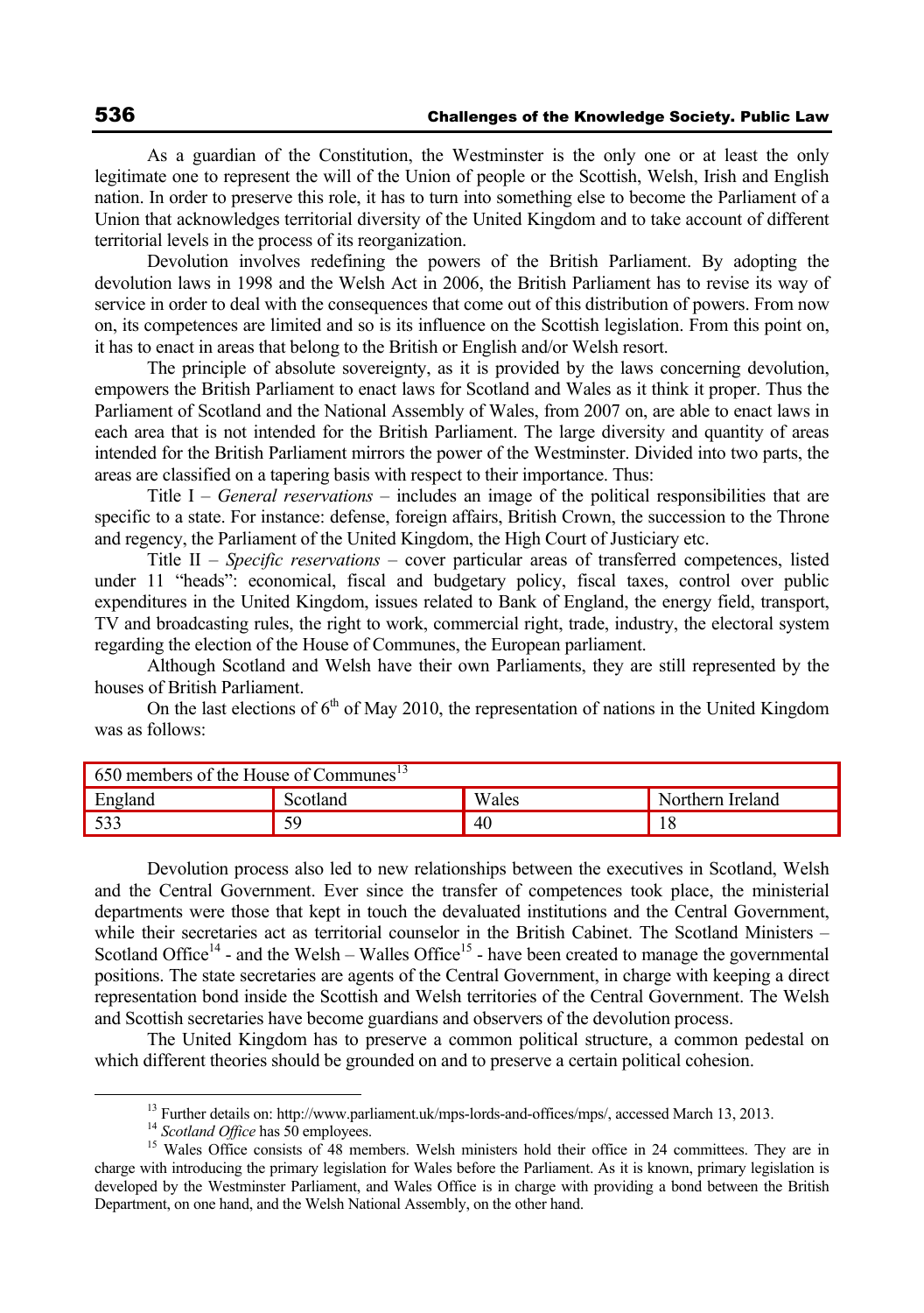Two governmental institutions have been charged to represent the interest of territories:

1. Joint Ministerial Committees – IMC

2. British/Irish Council

Joint Ministerial Committees **–** is made of ministers of the British government, Scottish ministers, members of the Cabinet of the Welsh National Assembly and ministers of the Executive Committee of Northern Ireland. The plenary meetings are chaired by the British minister in charge. JMC have been created to solve possible conflicts that may occur during intergovernmental negotiations. JMC convenes under three distinct formats:

1. The administrations meet once a year at least in a plenary meeting with the British Prime Minister, the Vice Prime Minister, the Scottish Prime Minister, a Scottish minister, Welsh Prime Minister, a Welsh minister, Prime Minister of Northern Ireland, Vice Premier and three territorial state secretary.

2. JMC's are also held under a functional form through the meetings between Ministers of Education, Health and Transport as well as the government from Scotland, Welsh and Northern Ireland.

 3. Two JMC's have been created in order to put into practice an advice concerning the European matters. They are chaired by the minister of foreign affairs and the *Cabinet Office*<sup>16</sup>.

The *Spanish regional state model* has been drafted for the first time in the Constitution of Spain of 1931, as an *integral statute*. The State is organized territorially into *municipalities*, *provinces* and the *Self-governing Communities* (Comunidades Autónomas)<sup>17</sup>. All these bodies shall enjoy self-government for the management of their respective interests.

Spanish Constitution recognize and guarantees the right *to self-government of the nationalities*  and regions of which it is composed and the solidarity among them all<sup>18</sup>.

Each Independent Community enjoys self-governing, having a Legislative Assembly, a Council for Government and a High Court of Justice. The Constitution appoints in each Selfgoverning Community, apart from its authorities, a delegate of the Government who is in charge with *running the state administration of those communities* and, whenever possible, he has *to synchronize* it with the administration of the Community itself. Self-governing communities are represented in the Senate of Spain<sup>19</sup>, which consists of 250 members. Each province is assigned an equal number of offices, that is 4 *senators*, no matter how many citizens does the province have  $2^0$ .

The matters that are not clearly assigned to the State through Constitution can be assigned to self-governing communities, with the observance of their Statutes. The competence of the matters that haven't been committed through their Statutes of autonomy is assigned to the State, whose norms shall prevail in case of conflict over the norms of Self-governing Communities, in everything is not assigned to their exclusive competence. The state of law has, in all circumstances, a substitute nature comparing to the law of Self-governing Communities. The most important competences related to state governance are still in the hands of the central state. According to Section 149 of the Spanish Constitution, there are 32 fields that make the subject of the exclusive competence of the state. The State shall have *exclusive competence* over the following matters: regulation of basic conditions guaranteeing the equality of all Spaniards in the exercise of their rights and in the fulfilment of their constitutional duties; nationality, immigration, emigration, status of aliens, and

<sup>&</sup>lt;sup>16</sup> Frederique Roux, *La devolution*, 164.<br><sup>17</sup> In Spain are: 17 Selfgoverning Communities, 50 provinces, 8089 Municipalities.<br><sup>18</sup> Section 2 of the Spanish Constitution. *<sup>19</sup> Section 69.* 1 of the Spanish Constitution:

 $^{20}$  In order to elect the Senate, there are two systems in use: *a)* 208 senators are directly elected in the 52 multinominal electoral circumscriptions (each one with 4 senators). The voting system is limited. Each elector votes a number of 3 candidates at most, not a list with candidates. b) the *other senators (51)* are *indirectly* elected. They are appointed by the legislative Assemblies of the Self-governing Communities.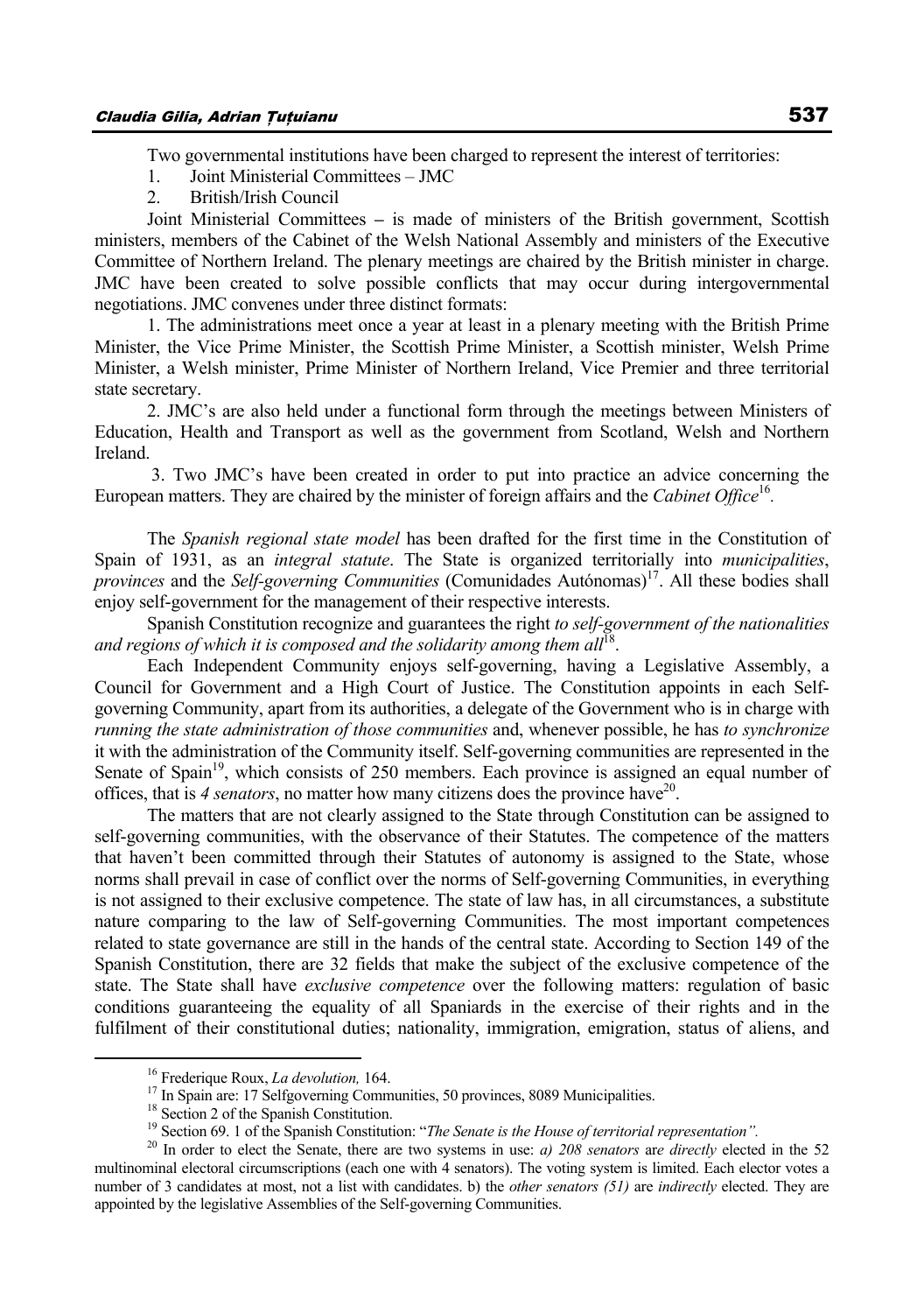right of asylum; international relations; defence and the Armed Forces; Administration of Justice; commercial, criminal and penitentiary legislation; procedural legislation; Labour legislation, without prejudice to its execution by bodies of the Self-governing Communities; Civil legislation, without prejudice to the preservation, modification and development by the Self-governing Communities of their civil law, foral or special, whenever these exist, and traditional charts; legislation on copyright and industrial property; customs and tariff regulations; foreign trade; Monetary system; General financial affairs and State Debt; External health measures, etc.

According to Section 148 of Spanish Constitution: "*The Self-governing Communities* may assume competences over the following matters: organization of their institutions of selfgovernment; changes in municipal boundaries within their territory and, in general, functions appertaining to the State Administration regarding local Corporations, whose transfer may be authorized by legislation on local government; town and country planning and housing; public works of interest to the Self-governing Community, within its own territory; railways and roads whose routes lie exclusively within the territory of the Self-governing Community and transport by the above means or by cable fulfilling the same conditions; ports of haven, recreational ports and airports and, in general, those which are not engaged in commercial activities; agriculture and livestock raising, in accordance with general economic planning; woodlands and forestry; management of environmental protection; planning, construction and exploitation of hydraulic projects, canals and irrigation of interest to the Self-governing Community; mineral and thermal waters; inland water fishing, shellfish industry and fish-farming, hunting and river fishing; Local fairs; promotion of economic development of the Self-governing Community within the objectives set by national economic policy; handicrafts; museums, libraries and music conservatories of interest to the Selfgoverning Community; The Self-governing Community's monuments of interest; The promotion of culture and research and, where applicable, the teaching of the Self-governing Community's language; the promotion and planning of tourism within its territorial area; the promotion of sports and the proper use of leisure; Social assistance; health and hygiene; the supervision and protection of its buildings and installations. Coordination and other powers relating to local police forces under the terms to be laid down by an organic act".

The Self-governing Communities shall enjoy financial autonomy for the development and exercise of their powers, in conformity with the principles of coordination with the State Treasury and solidarity among all Spaniards $21$ .

The Constitutional Court has jurisdiction over the whole Spanish territory and is entitled to hear the *conflicts of jurisdiction* between the State and the Self-governing Communities or between the Self-governing Communities themselves.

Although Self-governing Communities are given the authority to apply self-governance, thus making Spain to get really close to the federal state type, the Constitution of Spain clearly states that: **"***Under no circumstances shall a federation of Self-governing Communities be allowed*".

Nevertheless, Spain had to deal over the years with secessionist movements, ending with terrorist attacks.

#### **2. Scotland and Catalonia – new nations in Europe?**

The large autonomy that has been given to territorial collectivities in the above mentioned states triggered a number of consequences at political and administrative level. In certain areas of the regional state, both the United Kingdom and Spain have lately encountered an increasing tendency towards the beginning of a process whose aim is to regain the independence.

Despite being the region with the greatest autonomy in the United Kingdom, *Scotland* still aims to gain *independence*. In 2011, the Scottish National Party (SNP) won the parliamentary elections with the promise to properly govern this region.

 $21$  Section 56. 1. of the Spanish Constitution.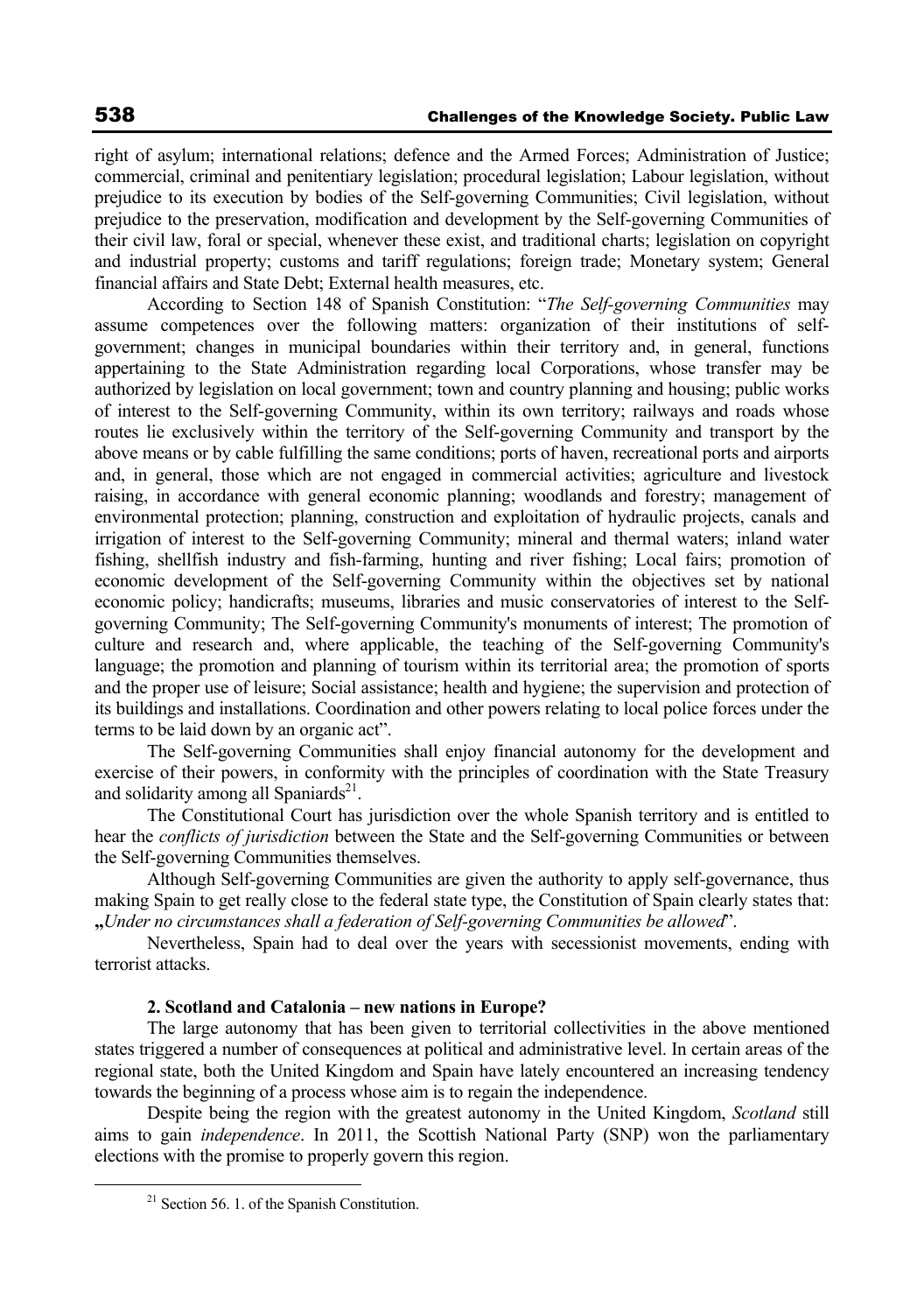## Claudia Gilia, Adrian Ţuţuianu 539

On the 9 January 2011, Alex Salmond announced that referendum from independence of Scotland would be held in autumn 2014. Alex Salmond, the First Minister of Scotland and David Cameron, The UK Prime Minister sign the referendum agreement<sup>22</sup> in Edinburgh on 15 October 2012 which will enable a vote on Scottish independence to take place in 2014. The UK government has given ground by allowing the referendum to be held in 2014 – London had originally favoured

The Scottish Government proposes asking Scots: "*Do you agree that Scotland should be an independent country*?"

next year – and not blocking Salmond from allowing 16- and 17-year-olds to vote.

The Scottish National Party leader said: "*It is right that our young people should have the chance to play their part in decisions about their community and their country. Independence, in essence, is based on a simple idea: the people who care most about Scotland, that is the people who live, work and bring up their families in Scotland, should be the ones taking the decisions about our nation's future. No-one else is going to do a better job of making Scotland a success. No-one else has the same stake in our future. The people of Scotland should be in charge*."23

The opposition parties, except the Green Party, reject the idea of a referendum and believe the top priority in Scotland is to relaunch the economy after the financial crisis, not to set up popular debates.

In order to meet the targets appointed by the Edinburgh Agreement, there have been set the following steps:

- *February 2013* **-** The section 30 order, which amends the Scotland Act 1998 that originally set up the Scottish parliament in Edinburgh, will be agreed by the Privy Council in London, formally conferring that temporary power to stage the referendum to Holyrood.

- *Spring 2013* **-** The Scottish government will present a referendum bill to Holyrood, setting out the question, putting limits on campaign spending and confirming whether 16- and 17-year-olds will be allowed to vote.

- *November 2013* **-** After a final vote expected in October 2013, the Queen is expected to give royal assent to the referendum bill. The Scottish government will publish a white paper finally detailing its "prospectus for independence", setting out the Scottish National party's vision for an independent Scotland.

- *June 2014* - The final 16-week referendum campaign is expected to start, when both proindependence and pro-UK campaigns will intensify.

- *Autumn 2014* - The Scottish independence referendum takes place, probably in October<sup>24</sup>.

Spain, in its turn, had to deal over the years with several movements for independence coming from autonomous Communities, such as the Basque Country or Catalonia. In recent years, the loudest voice for separatism came from Catalonia. The question is: *Could Catalonia be the bonding agent for a new wave of separatism in the European Union?* 

Spain is not facing only a major economic crisis, but also the perspective of a constitutional crisis. It is a constitutional crisis at large scale, with the survival of the Spanish state-nation within its present boundaries at stake. This situation occurs in the context of the problems and financial crisis in

<sup>&</sup>lt;sup>22</sup> "Agreement between the United Kingdom Government and the Scottish Government on a referendum on *independence for Scotland*" was signed by: The Rt. Hon. David Cameron MP Prime Minister, The Rt. Hon. Alex Salmond MSP First Minister of Scotland, The Rt. Hon. Michael Moore MP Secretary of State for Scotland, Nicola Sturgeon MSP Deputy First Minister of Scotland. **<sup>23</sup>** "Vers la fin de l'Union anglo-écossaise en 2014?", *Le Monde*, octobre 16, 2012, accessed March 5, 2013,

http://www.lemonde.fr/europe/article/2012/10/16/vers-la-fin-de-l-union-anglo-ecossaise-en-2014\_1775948\_3214.html.<br><sup>24</sup> Severin Carrell, Nicholas Watt, "Alex Salmond hails historic day for Scotland after referendum deal", T

*Guardian*, October 15, 2012, accessed 6 March, 2013, http://www.guardian.co.uk/politics/2012/oct/15/alex-salmondscotland-referendum-deal. For more details: Severin Carrell, "Scottish independence: the essential guide", *The Guardian*, October 16, 2012, accessed 6 March, 2013, http://www.guardian.co.uk/politics/scottish-independenceessential-guide.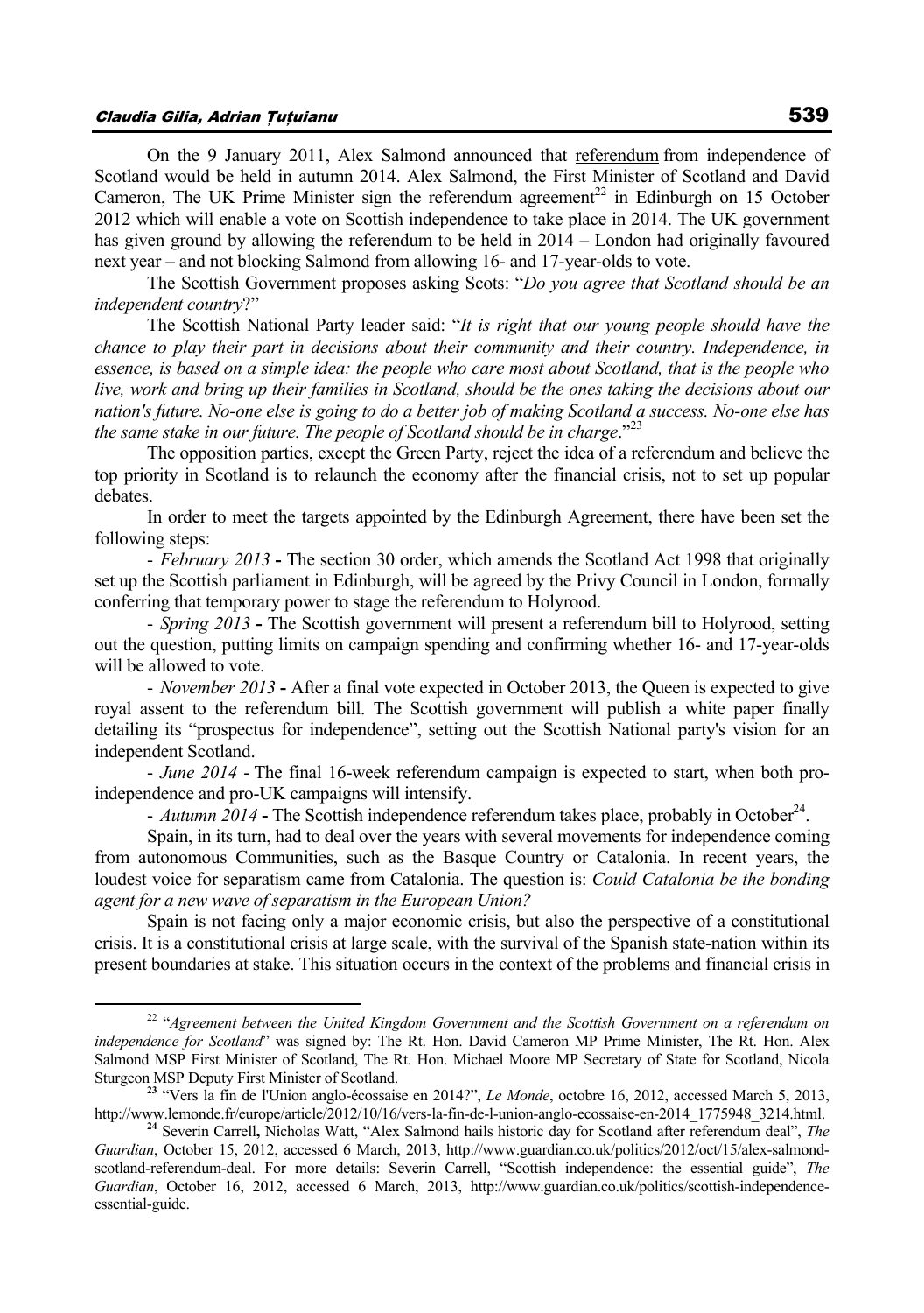the Euro zone. The Catalan Government wants to have the right to collect its own taxes, something that is already taking place in the Basque Country and Navarra. With an economy the size of Portugal, Catalonia gathered the largest debt load among the Spanish regions. The Catalan officials and economists say that the economy could regain its solvability if it would have similar conditions with the citizens living in the Bosque Country and Navarra, who transfer to central fiscal authorities a poll tax ten times smaller.

The fiscal agreement suggested by Artur Mas, the governor of Catalonia, which was rejected by the center-right government led by Mariano Rajoy, was a tactic gantry designed to spark a large movement for independence<sup>25</sup>. The wide scope of this movement has been revealed to Spain on  $11^{th}$ September 2012, which was taken by surprise on the National Day of Catalonia, when over one million of separatist activists crowded the streets of Barcelona. The manifestants' slogan was "*Catalonia, the new state of Europe*". Artur Mas generated a shock wave in Spain and on the financial markets when he called for anticipate regional elections at the end of 2012. He also promised a referendum on the independence of Catalonia from Spain in 2014. But the center-right group – Convergence and Union alliance (CiU), led by Artur Mas, lost 12 Parliamentary offices during the elections on  $25<sup>th</sup>$  November 2012. So Mas was forced to call for an alliance with ERC (Republican Left of Catalonia), despite sharing a different ideology. As political opponents, but allies for the emancipation of Spain, the two political leaders, Artur Mas and Oriol Juanqueras, signed on 18<sup>th</sup> December 2012 an agreement designed to prepare a referendum that would edge Spain to splitup in 2014. On 23rd January 2013, the Parliament of Catalonia (Parlament de Catalunya) adopted a resolution<sup>26</sup> which states that this Self-governing Community is a "sovereign political and judicial topic". $27$ .

The central government tries to reject the Catalan movement for independence using the law, saying that Catalan nationalists have to observe the Constitution of the country. And according to the Constitution, a referendum over the independence is illegal<sup>28</sup>. The conservative government led by Mariano Rajoy claimed that it will appeal this "unilateral initiative" at the Constitutional Court<sup>29</sup>. The Catalan nationalism is very present among everything that means life in Catalonia. A vote for the independence of Catalonia from Spain may be a boost for other Self-governing Communities as well, who want the same thing (for instance, the Bosque Country – ETA) and may open Pandora's Box inside the European Union, where more and more regions want to be independent from the central states, on ethnicity basis.

*infringes the indissoluble unity of the Spanish nation, and the only nation acknowledged by the Constitution is Spain.* 

<sup>&</sup>lt;sup>25</sup>David Gardner, "Artur Mas – omul care are viitorul Spaniei în propriile mâini", (http://www.presseurop.eu/ro/content/article/2793121-artur-mas-omul-care-are-viitorul-spaniei-propriile-maini accessed March 11, 2013)*.* 26 The Resolution has been voted with 85 votes "for", 41 votes "against" and 2 refusals.

<sup>27</sup> Resolucion 5/X deth Parlament de Catalonha, pera quau s'apròve era Declaracion de sobeiranetat e deth dret a decidir deth pòble de Catalonha Tram. 250-00059/10 e 250-00060/10: *"(...) D'acòrd damb era volontat majoritària exprimida democraticaments peth pòble de Catalonha, eth Parlament de Catalonha acòrde iniciar eth procès entà hèr efectiu er exercici deth dret a decidir entà qu'es ciutadans e es ciutadanes de Catalonha poguen decidir eth sòn futur politic collectiu, d'acòrd damb es principis següents: Prumèr. Sobeiranetat. Eth pòble de Catalonha a, per arrasons de legitimitat democratica, caractèr de subjècte politic e juridic sobeiran (...)"* /("In accordance with the will democratically expressed by the majority of the people of Catalonia, the Parliament of Catalonia agrees to initiate the process to exercise the right to decide so that the citizens of Catalonia may decide their collective political future in accordance with the following principles: 1. *Sovereignty*. The people of Catalonia has, for reasons of democratic legitimacy, the nature of a sovereign political and legal subject)." For details: http://www.parlament.cat, accessed

March 12, 2013.<br><sup>28</sup> Catalonia has 7,3 millions Spanish citizens among a population of 47 citizens – and it is one of the richest region in the country. Losing this region would be a great shock for Spain. *<sup>29</sup>* Deputy Prime Minister Soraya Sáenz de Santamaría said that: *"the assertion of autonomy by Barcelona*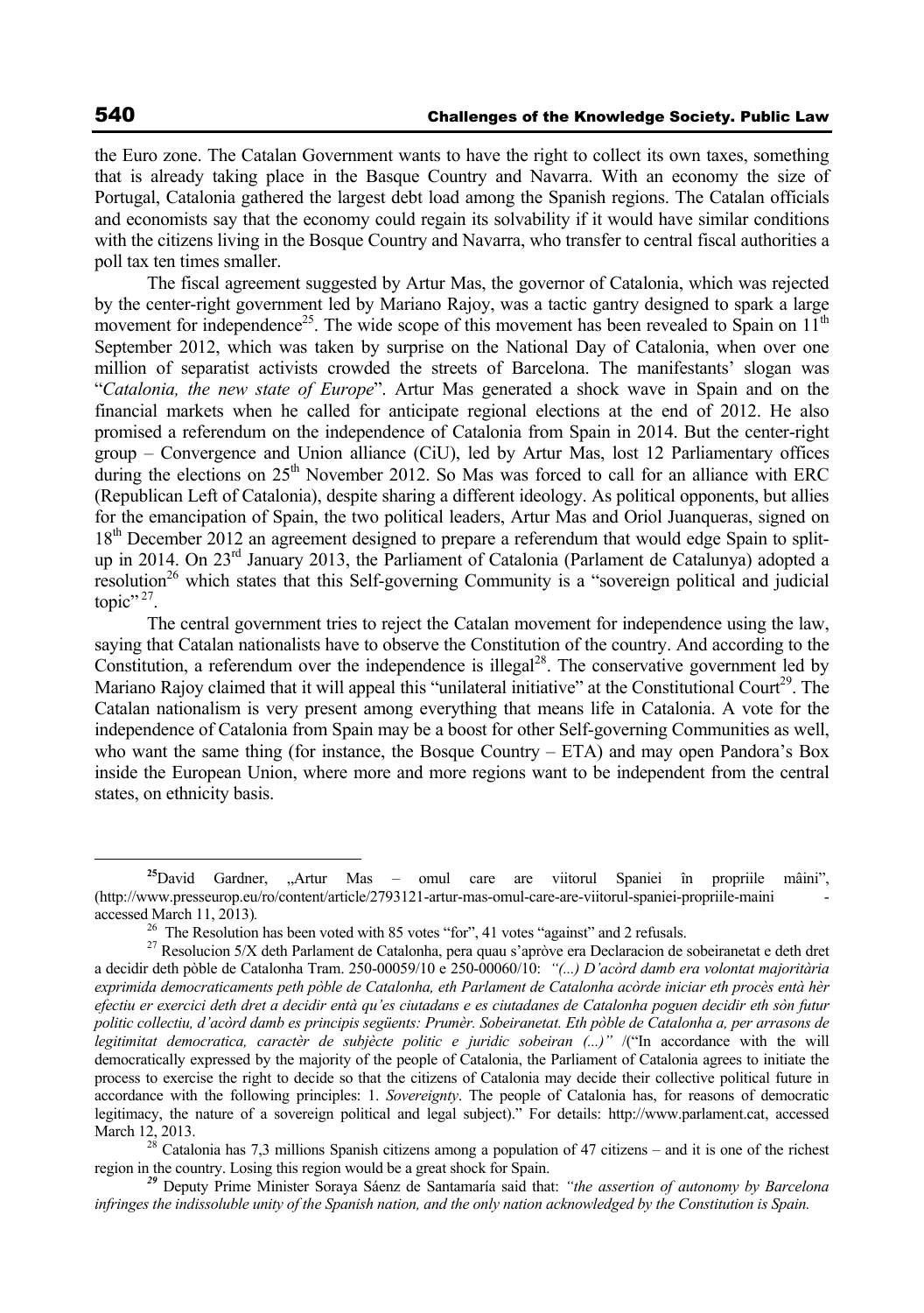#### **Conclusions**

The analysis we have made shows that both the United Kingdom and Spain are facing not only economic problems, but also new constitutional challenges. The issue concerning the independence of those two local entities, Scotland and Catalonia, cannot be analyzed given only the internal background, but also with respect to the European Union<sup>30</sup>. *What is going to happen with the two local entities if they will gain their independence from the central state? Will they become member states of the European Union or they will have to negotiate with EU their future statute as a member of the Union?* 

Given these equations in the political games, we must not forget about the citizens of these two regions. The opinion polls conducted in Scotland in 2012, have shown that a quarter of the population is for independence. In Catalonia, although it seems to be a higher interest regarding independence, we'll see the real results on voting day. The assessments conducted by specialists clearly state that these regions make the most of them within the regional states, not separately. In order to stop the separatist trend, central governments should find solutions to solve the financial problems which generated the struggle between regions and center, and they have to put the constitutional relationships in a new light that shall fit the economic, social and cultural realities and to provide these regions with wider liberties to express themselves if they want the unity of the state.

For the Romanian state, which is going to perform a deep administrative reform by introducing a new administrative level – the region – the way these two European states have succeeded or failed to improve the relationship between regions and the central government should be some food for thought when tracing the regions' boundaries or when their competences and resources are going to be assigned.

## **References**

- I. Books
- Alexandru Ioan, Gilia Claudia and Ivanoff Ivan Vasile, *Sisteme politico-administrative europene/ European Political-Administrative Systems*, Second edition, Bucharest: Hamangiu Publishing House, 2008.
- Apostol Tofan, Dana, *Instituţii administrative europene/European Administrative Institutions*, Bucharest: C.H. Beck Publishing House, Bucharest, 2006.
- Ionescu, Cristian, *Tratat de drept constituţional contemporan/ Contemporary constitutional law*, Second edition, Bucharest: C.H. Beck Publishing House, 2008.
- Kund, Liviu Coman Kund, *Sisteme administrative europene/European administrative systems*, Sibiu: "Tribuna" Publishing House, 2003.
- Roux, Frederique, *La devolution en Grande Bretagne/The Devolution in Great Britain*, Paris: Dalloz, 2009.
- **II.** Documents
- United Kigdom.
- \*\*\* Scotland Act 1998.
- \*\*\* Agreement between the United Kingdom Government and the Scottish Government on a referendum on independence for Scotland.

<sup>&</sup>lt;sup>30</sup> We have to remind that other states also face the problem of independence of the regions, a real challenge for the central government. For instance, Belgium, that was more than once on the edge of split-up (the Flamands and Valons wanted the separation). Italy is another member state of the European Union that is fighting against separatism. The Northern League, one of the most influential Italian separatist movements, has recently given up to its claims regarding the independence of the industrialized North from the agricultural South. In France, the Corsican nationalist groups were extremely violent in their attempt to claim independence etc.